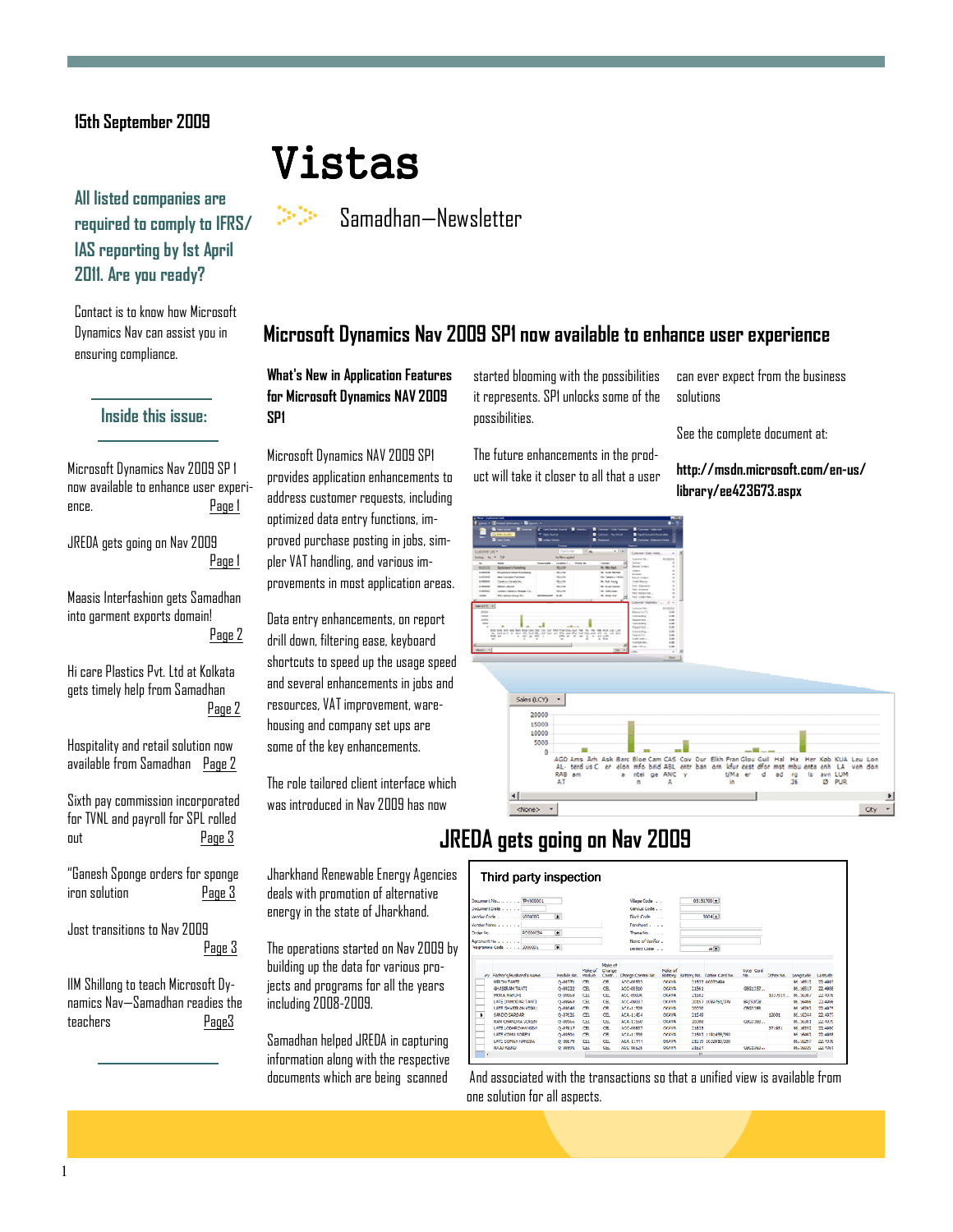



# Maasis Interfashion gets Samadhan into garment export domain..

 Massis Interfashion Private Limited, named by Mr. Pravash Agrawal after the famed Maasi (maternal aunt) Mrs. Indu Modi who took Pashmina to the world.

Manufacturer and exporters of fashion accessories like scarf, bags, yarn, fabric, garments and with plans to get into garment retailing Maasis planned to get all its operations in one integrated solution. The obvious choice was Microsoft Dynamics Nav implementation by Samadhan.

Garment exports involves creating samples with cost estimates and meeting international buyers for their clearance on quality, processes and prices.

The exact specifications arrived at are then engineered to create a product by interweaving many small processes including but not limited to dyeing, stitching, finishing, brand and care labeling, packing and shipping to land at the customer doorstep in time to meet the season.

V-Fraas, a partner to Massis has already been using Microsoft Dynamics Nav in their German operations. V Fraas has bee actively participating in making sure that Massis gets an optimal solution configured for its operations.

The solution is about to go live and helps Samadhan understand yet another business– garment exports.



# Hi+Care Plastic Pvt. Ltd. At Kolkata gets timely help from Samadhan

Hi Care Plastics Private Limited manufactures medical disposable products. Gloves, aprons, laparoscopy clean sheet range, gauze swabs, clean care range, HIV and hepatitis kits etc. Based out of Kolkata and placed in mini and small category of companies Hi Care has bagged national awards a number of times.

Hi+Care had tried to implement

We are very happy to announce availability of the very best integrated solution for Indian Hospitality Industry from Samadhan. The vertical developed on Microsoft Dynamics Nav is a dream solution, India

LS Retail also on Microsoft Dynamics Nav is now available from Samad-

Contact us for further details.

has been waiting for.

han.

Microsoft Dynamics Nav a couple of years earlier but the implementation ran into snags.

Microsoft came forward and showed its commitment to get the solution going by asking one of the most seasoned and experienced Nav implementers in eastern India, Samadhan to help Hi Care.

The engagement go decided in one meeting and Samadhan resources rolled their sleeves up and got to the task.

We were very happy to see a happy if not exhilarated face of the promoter, Mr. P K. Guha.

Samadhan is now mandated to upgrade the current version of the solution to Nav 2009 so that full benefit of the world class solution becomes available to Hi Care.

Hi Care Plastics Pvt. Ltd (National Awardee for 2008 for

Mr. Prabir K Guha

Managing Director,

Quality Products in Mini and Small Enterprises by Ministry of Industry, Government of India for Manufacturing Outstanding Quality Products

# Hospitality and retails solution available form Samadhan

**Topology HOSPITALITY** Concierge

with the outcome of the ERP implementation. It give me what I need to manage my business.

Samadhan came as breath of fresh air and engaged its team with us to get us going on the ERP in about a month. We are happily planning our next project with

them now."

"I have been pleasantly surprised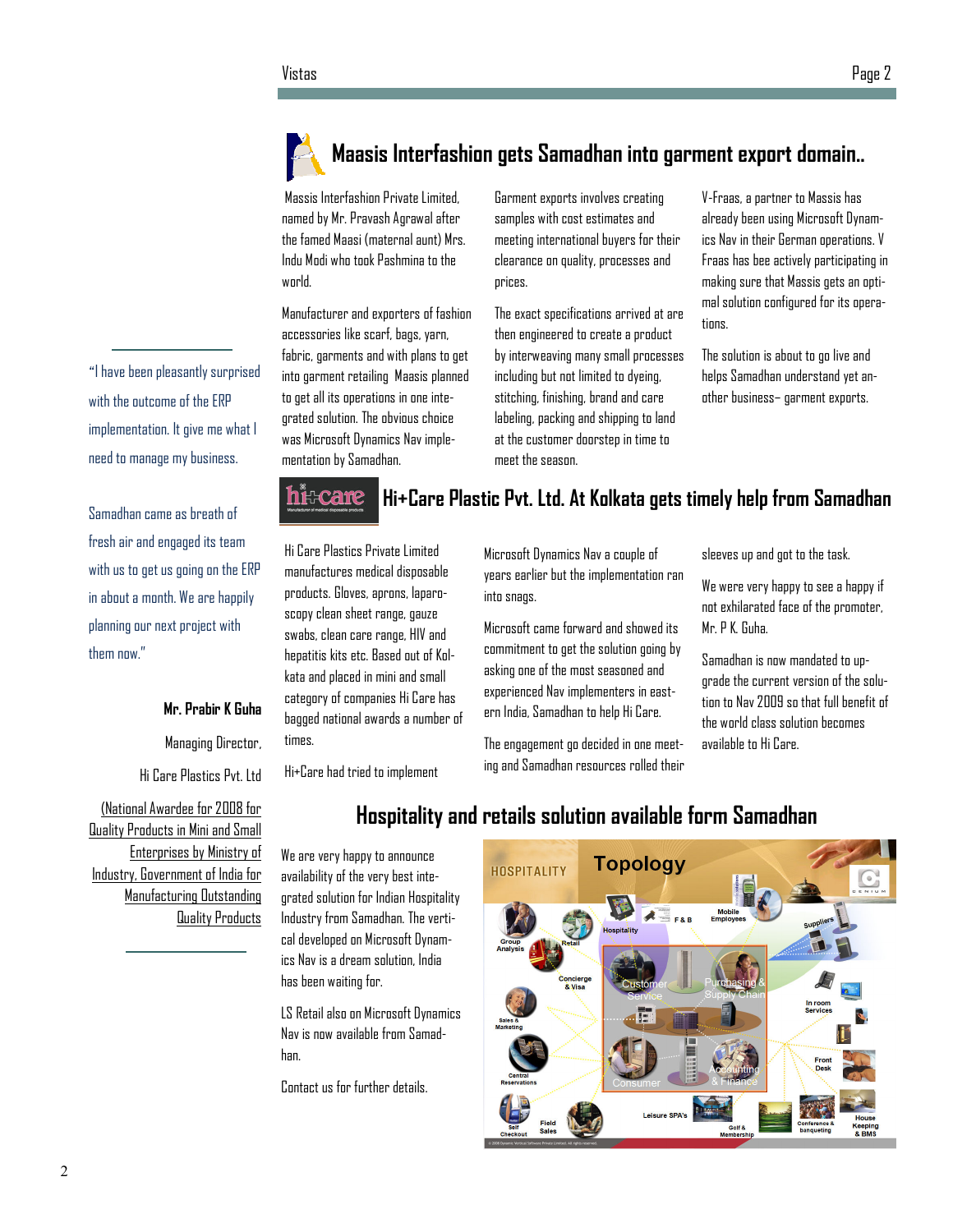# Sixth pay commission incorporated for TVNL and payroll for SPL rolled out

The sixth pay commission revision did mean a windfall for the employees of TVNL but for the accounts it would have been a nightmare to incorporate the changes and efficiently pay the arrears and make the necessary reporting to the management.

Since TVNL has been using Microsoft Dynamics Nav based payroll for last two years and has Samadhan to stand by, the change over was managed very smoothly.

Saraswaty Press Limited also decided to roll out the payroll component delivered by Samadhan on Microsoft dynamics Nav. A natural integration with accounts and savings in expenditure in overtime to calculate the payroll were some of the distinct advantages acknowledged by Saraswaty Press Ltd.

# Ganesh Sponge orders for Sponge Iron solution on Nav 2009

captured and configured by Samadhan on Microsoft Dynamics Nav for Ganesh

One of the leading Sponge Iron Groups in Eastern India, Ganesh Sponge is an ambitious player in Dalmia group, with eyes set on claiming a significant role in the industry.

Inventory management for raw materials with tracking of TP, mining leases, transporters details , truck number and the specific processes of a typical sponge plant is what is being

Jost India Auto Components Pvt. Ltd. Decided to upgrade the current solution to Nav 2009 so that the solution keeps pace

JOST has started using the unique role tailored client interface and reports that it is a lot easier, intuitive and cutter free

They are also planning to extend the solution to include the manufacturing functions

with the technology.

Sponge.

Microsoft Dynamics Nav was selected by Director Mr. Ashish Rungta because it offered a neat solution, simple to use and most importantly with upgrade path to arrest product obsolescence.

Samadhan, with its impressive credentials of having implemented scores of projects and very keen to take care of the specific needs of Ganesh sponge was a clear differentiator for the company.

# JOST transitions to Nav 2009 IIM Shillong to teach Microsoft Dynamics Nav

IIM Shillong decided to build Microsoft Dynamics Nav into its curriculum for the students of MBA. They signed an academic alliance with Microsoft which was facilitated by Samadhan.

Under the agreement Microsoft has agreed to provide software, upgrades and access to resources on the web site to the institute for as long as IIM keeps using the software to teach its students.

As a standard arrangement, Microsoft asked, Samadhan to extend support to IIM. Samadhan installed and configured the software at IIM and provided training to the faculties at IIM who in turn are going to teach the students.

Samadhan will also stand by for support in case the same is needed by IIM.

The faculty of IIM were pleasantly surprised with the elegance with which very rich functionalities were packed into an extremely easy to use, simple and intuitive solution.

"Microsoft® Dynamics™ NAV handles all the financial and accounting tasks of our company. It also handles the regulatory compliances of the company. Information availability in an integrated manner has made the management of the business very easy and efficient"

Mr. Rajendra Sachdev

MD, Industrial Forge and Engineering Company





interface.

very soon.